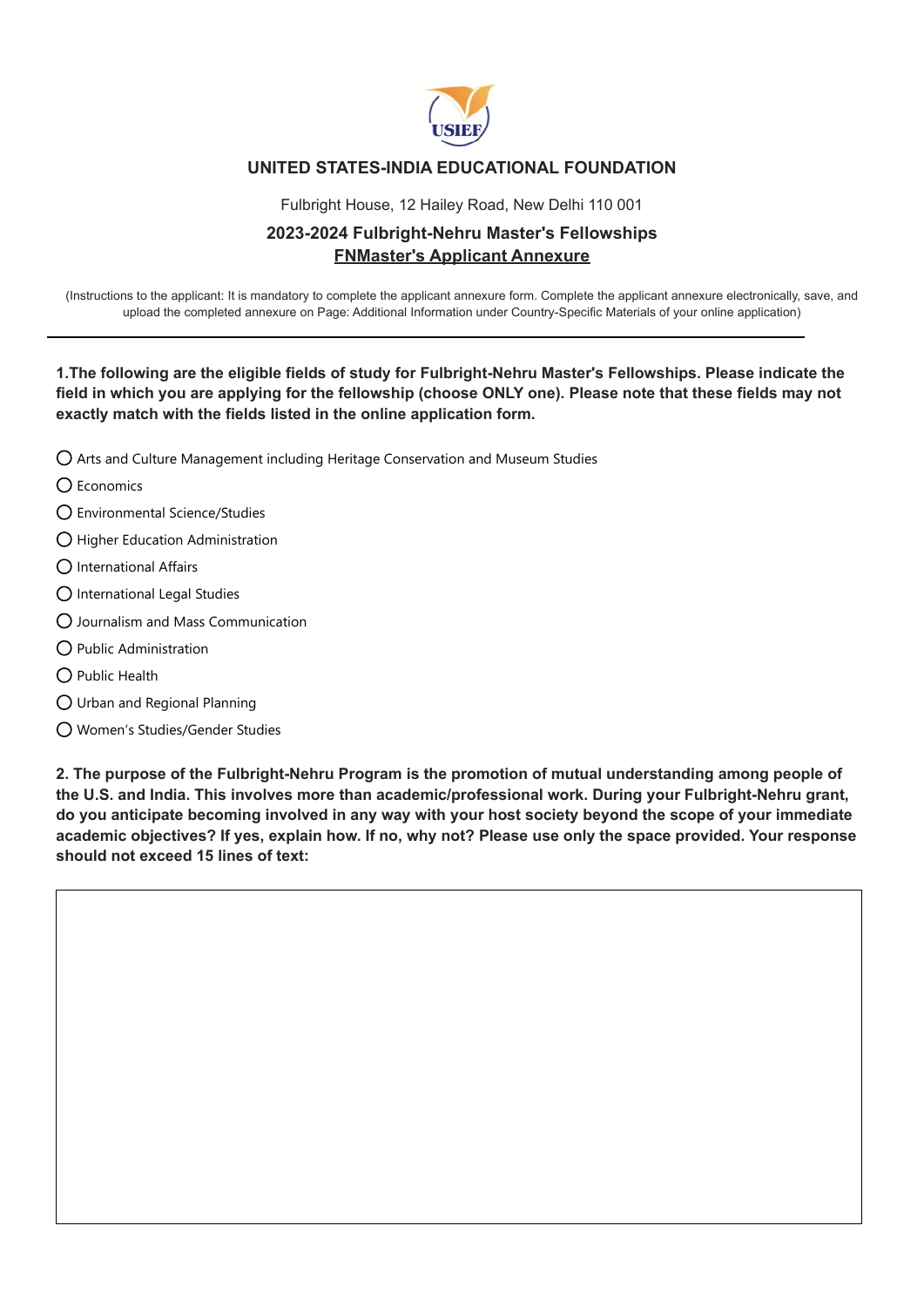**3.Please list community service activities (up to five) in which you have participated regularly in the past five years. If you were a team leader, council member or other officer in any institution or activity, please note that as well. Kindly mention the type of activity, institution and dates of participation.**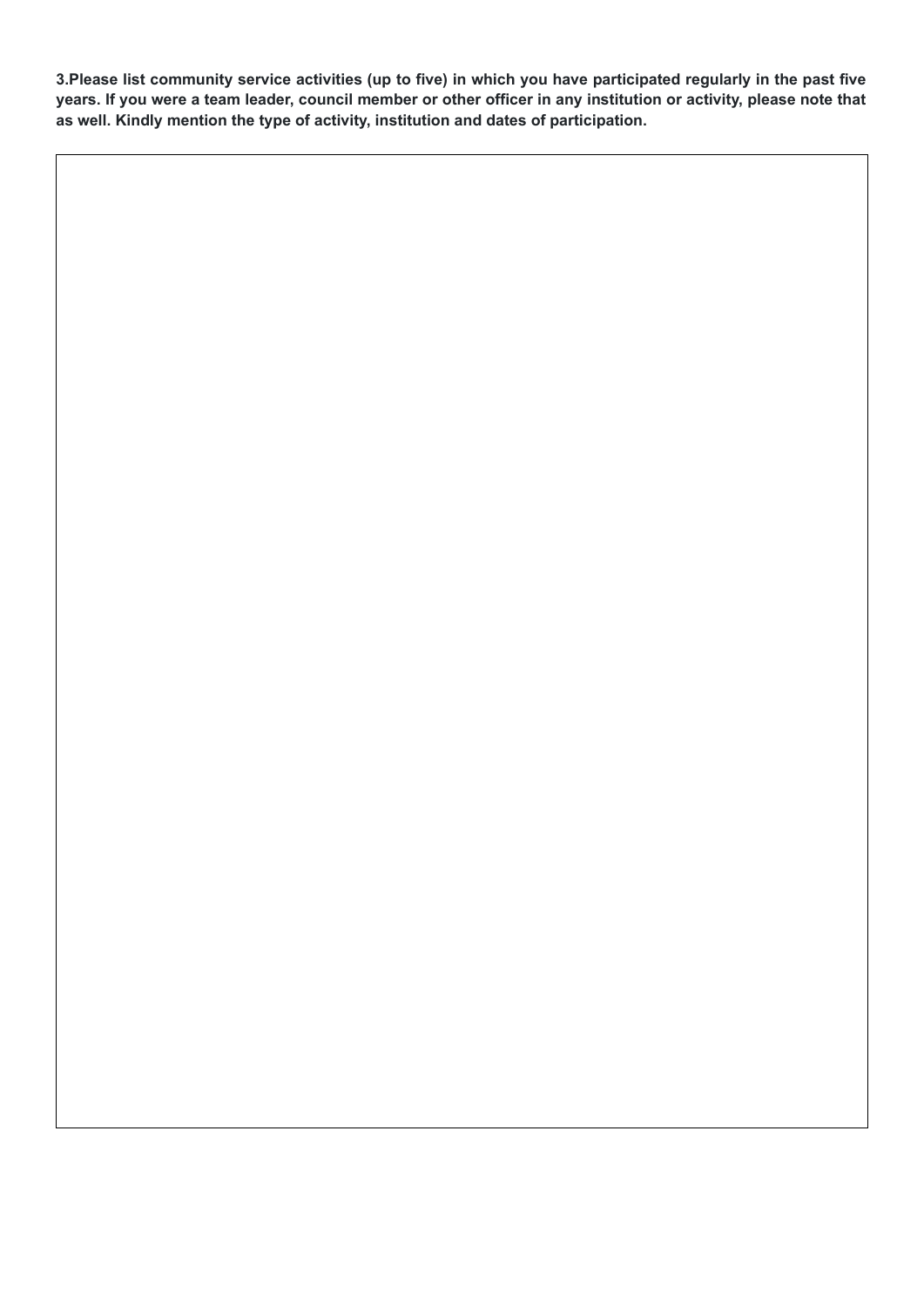**4.The following questions are designed to provide us with more information about you. They are an important part of your application. Please attempt ANY TWO questions. Do not exceed 15 lines of text for each response. Please indicate the question number in the response box.**

- 1. If you were given one year to spend in service on behalf of others, what would you choose to do, and why?
- 2. Indicate a person who has had a significant influence on you, and describe that influence.
- 3. Please describe incidents in your personal and professional life where you show your leadership. Give one example each.
- 4. Imagine that it is the year 2030. What will you be doing, and where?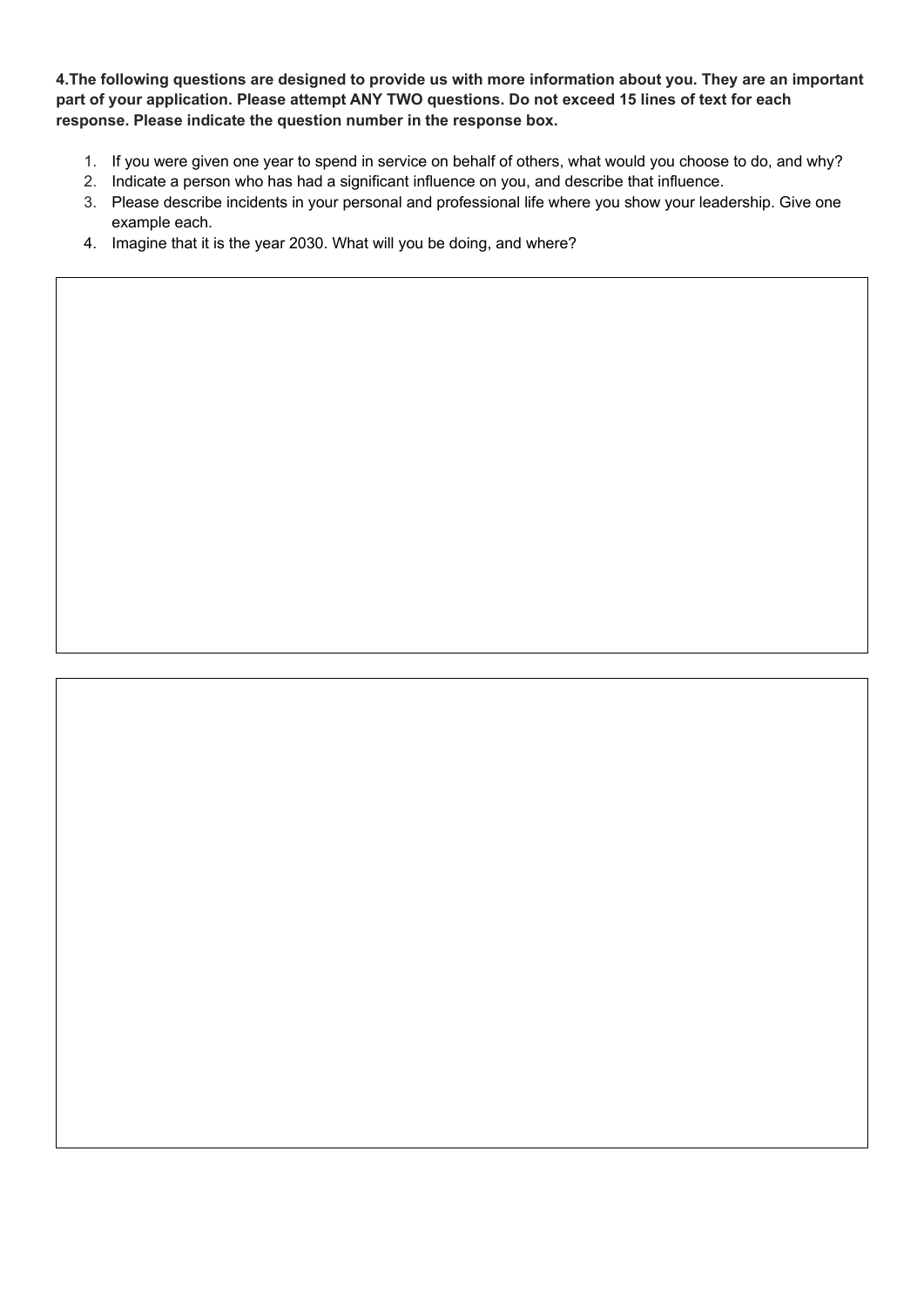**5. For employed applicants only:** If you are a permanent employee, you should obtain the employer's endorsement for your Fulbright-Nehru application. Please obtain the endorsement from the appropriate administrative authority and **not** the immediate supervisor

Please indicate if you have requested your employer for this endorsement (choose as appropriate):

 $\bigcirc$  Yes

 $O$  No

If yes, please answer the following questions:

**5a. Will you upload the scanned copy of the FNMaster's Employer's Endorsement Form under Additional Documentation on the Page: Additional Information of your online application? (choose as appropriate)**

O Yes

 $O$  No

**5b. If you are not uploading the FNMaster's Employer's Endorsement Form, is your employer sending the "FNMaster's Employer's Endorsement Form" directly to USIEF so as to reach no later than May 16, 2022 (choose as appropriate).**

O Yes

 $O$  No

If no, please give reasons.

**If you are uploading the FNMaster's Employer's Endorsement Form then you must do so before you submit your online application. You cannot make any changes or upload documents once you submit your online application.**

**Important: Please note that if you are required to route your application through proper channel then your application will be considered ineligible without the "FNMaster's Employer's Endorsement Form".**